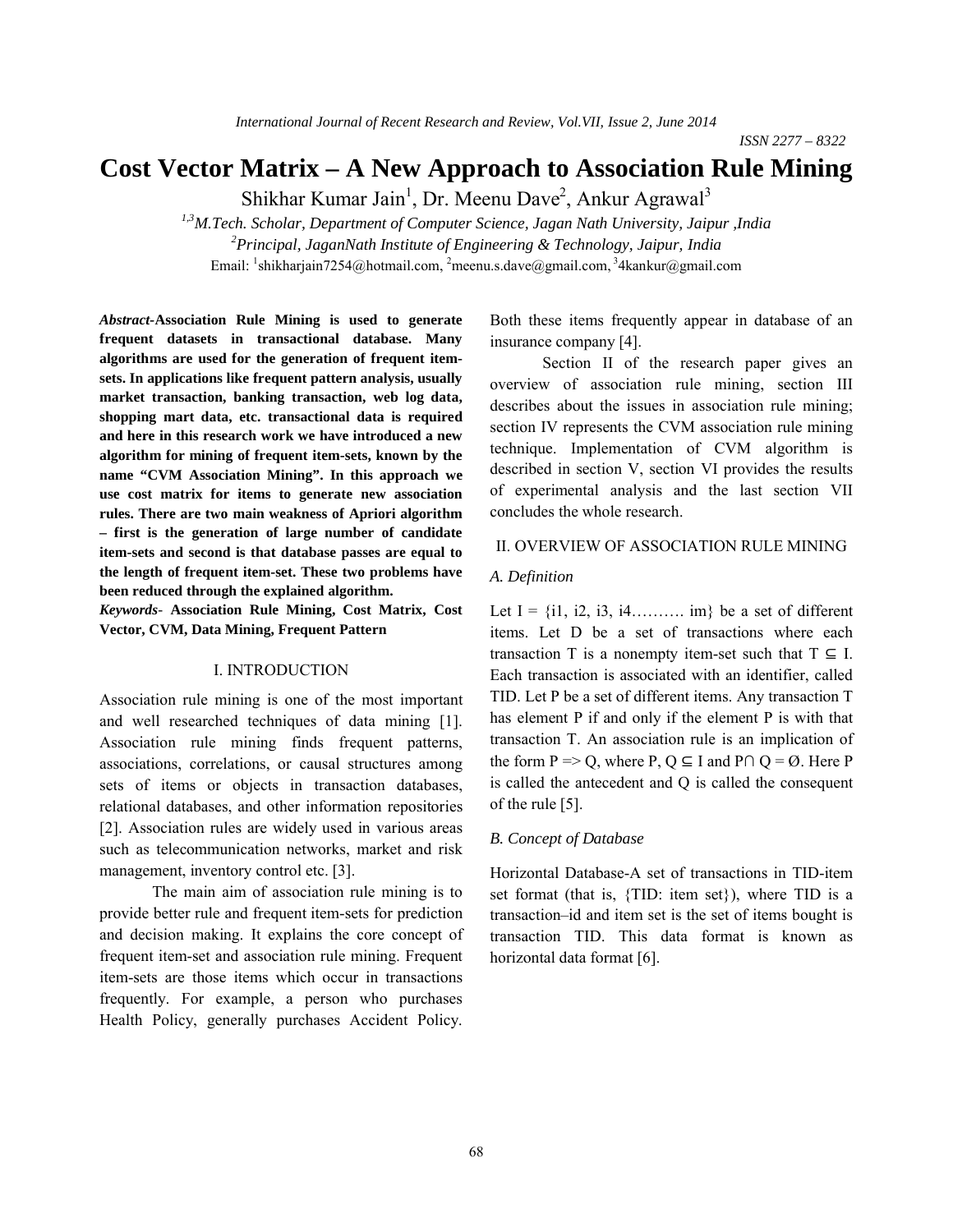Table I Horizontal Database

| <b>Item</b>    | <b>TID</b> |
|----------------|------------|
| <b>T1</b>      | A,B,C,D    |
| T <sub>2</sub> | B, C       |
| T <sub>3</sub> | A,B,C      |
| <b>T4</b>      | A,B,D      |

Vertical Database- Database can also be presented in item-TID set format (that is {item: TID set}), where item is the set of items and TID is the set of transaction identifiers containing the items. This data format is known as vertical data format [6].

Table II Vertical Database

| <b>Item</b> | TID            |
|-------------|----------------|
| A           | T1,T3,T4       |
| B           | T1, T2, T3, T4 |
| $\mathbf C$ | T1,T2,T3       |
| D           | <b>T1,T4</b>   |

Association rule can be generated by using vertical data format also. It is faster to generate the rules and is easy to implement. In this research work, we used vertical data format to generate the association rules.

### *C. Advantage of Vertical Database*

(i) Computation of support count; only the intersection of the TID sets placed in it is carried out.

- (ii) Only frequent item-sets are considered for further computations, so number of database scans is reduced at each level.
- (iii) The vertical layout is more versatile in supporting various search techniques [6].

# III. ISSUES IN ASSOCIATION RULE MINING

Large amount of transactions are produced on a daily basis in many application areas. This data is required to be processed for storage and analysis. Existing technologies are good but new and better ones are always needed.

Some issues in mining technology are discussed below-

- 1. More efficient methods for association rule mining need to be developed which make up for a balance between computation cost and communication cost.
- 2. Database-independent measurements should be established [7].
- 3. Techniques for mining association rules in multi-databases should be explored.
- 4. Efficient algorithms should be developed for data mining on XML databases, Web Usage Mining, social network analysis and mining for business functionalities.
- 5. Single scan and online mining methods should be developed to discover knowledge or patterns from data streams [7].
- 6. Deep-level association rules should be identified.

# IV. CVM ASSOCIATION MINING

### *A. Encoded Database*

The concept of encoded database is based on binary representation of vertical transactional database. For generation of frequent patterns we design a new approach of cost vector matrix. In this approach the transactional information of each item is converted into a binary code. The transaction which has the required item, assigns the code value "1" to TID and "0" otherwise. This binary encoding generates a code vector for each item for vertical database. We can say that here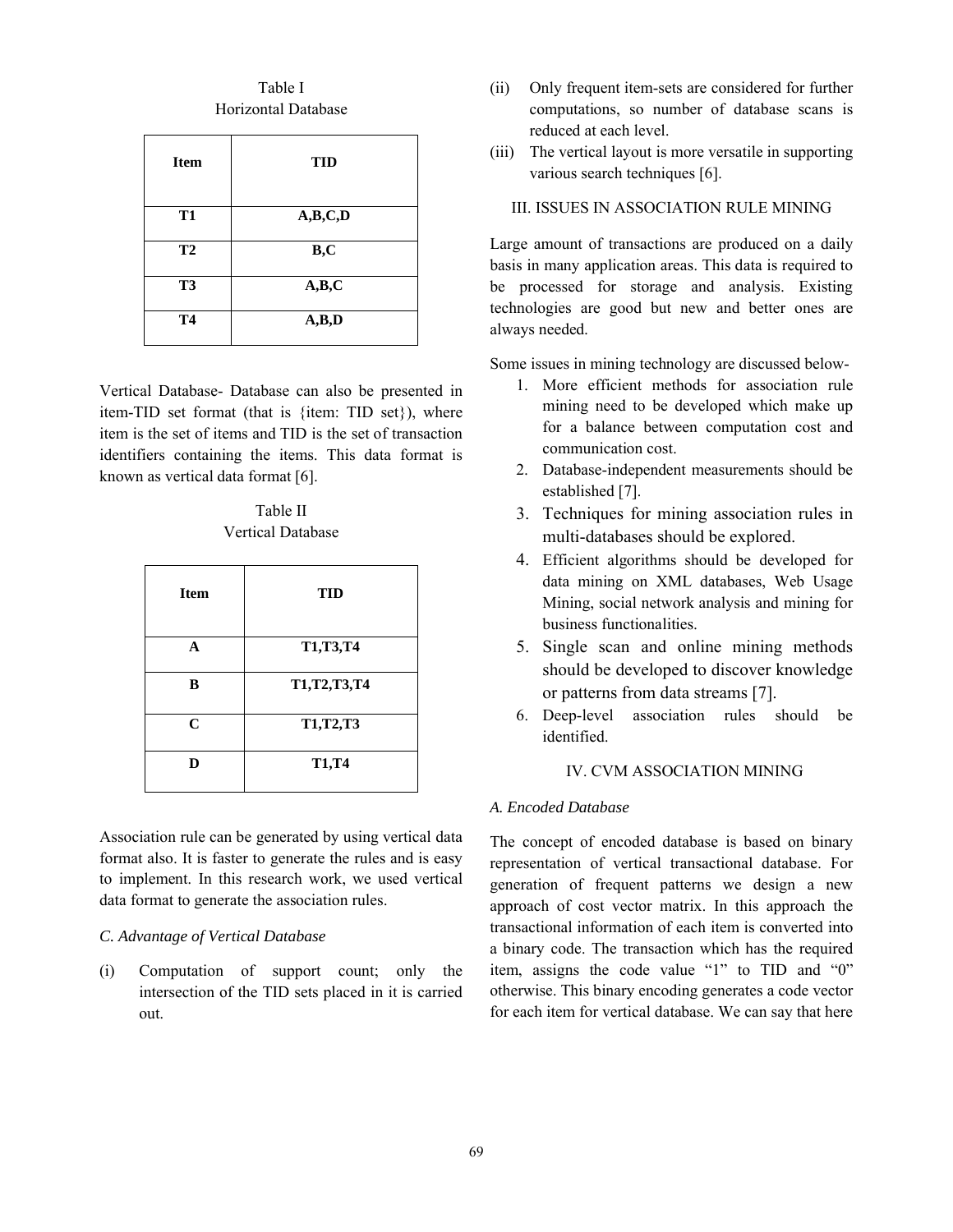we convert the TID to a binary code0 or 1, based on the presence or absence of an item in the transaction.

Table III Cost Matrix for Transaction Database

| <b>Item</b> | <b>TID</b> |          |           |           |  |  |
|-------------|------------|----------|-----------|-----------|--|--|
|             | <b>T1</b>  | T2       | <b>T3</b> | <b>T4</b> |  |  |
| $\mathbf A$ | 1          | $\Omega$ | 1         | 1         |  |  |
| B           | 1          | 1        | 1         | 1         |  |  |
| $\mathbf C$ | 1          | 1        | 1         | 0         |  |  |
| D           | 1          | 0        | ∩         | 1         |  |  |

### *B. Proposed Algorithm*

To generate frequent patterns by using Cost Vector Matrix (CVM) association mining algorithm we use encoded database as cost vector matrix.

**Step1**: Scan the vertical database and assign the cost 1 or 0 for each item present or not, in cost matrix of size  $n*$ m. // where  $n=$  number of items,  $m=$  number of transactions.

**Step2**: To calculate the support count or frequency of each item, multiply the cost matrix  $C_{nm}$  with a unit vector matrix  $V_m$  of size m\*1.

$$
F_{\rm sup} = C_{\rm nm} * V_{\rm m}
$$

**Step3**: If any of  $F_{\text{sup}}$  value is less than minimum support then discard the item.

**Step4**: Generation of association rules on k+1 level or every next level

-Derive a mask matrix  $C_m$ . Eliminate the top row of existing matrix  $C_{nm}$  and intersect both.

*Case-1* If all the derived subsets are of size n, then go to step 6.

*Case-2* If current loop generates null subset, then terminate the loop for  $k<sup>th</sup>$  level. Repeat step 4 for  $k+1$ level.

*Case-3* If k+2 item-sets are generated at k+1 level then discard the item set.

*Case-4* If support count of  $k+1$  item  $\leq$ min sup, then discard the item.

**Step5:** To calculate the frequency of matrix, go to step 2.

**Step6:** Exit.

*C. Flow Graph of CVM Algorithm*



Fig. 1 Flow Graph of CVM Association Mining Algorithm

# V. CVM ASSOCIATION MINING IMPLEMENTATION

To explain the implementation of CVM association mining algorithm we take an example of transactional database and generate frequent item-sets and finally the results are compared with the existing Apriori algorithm.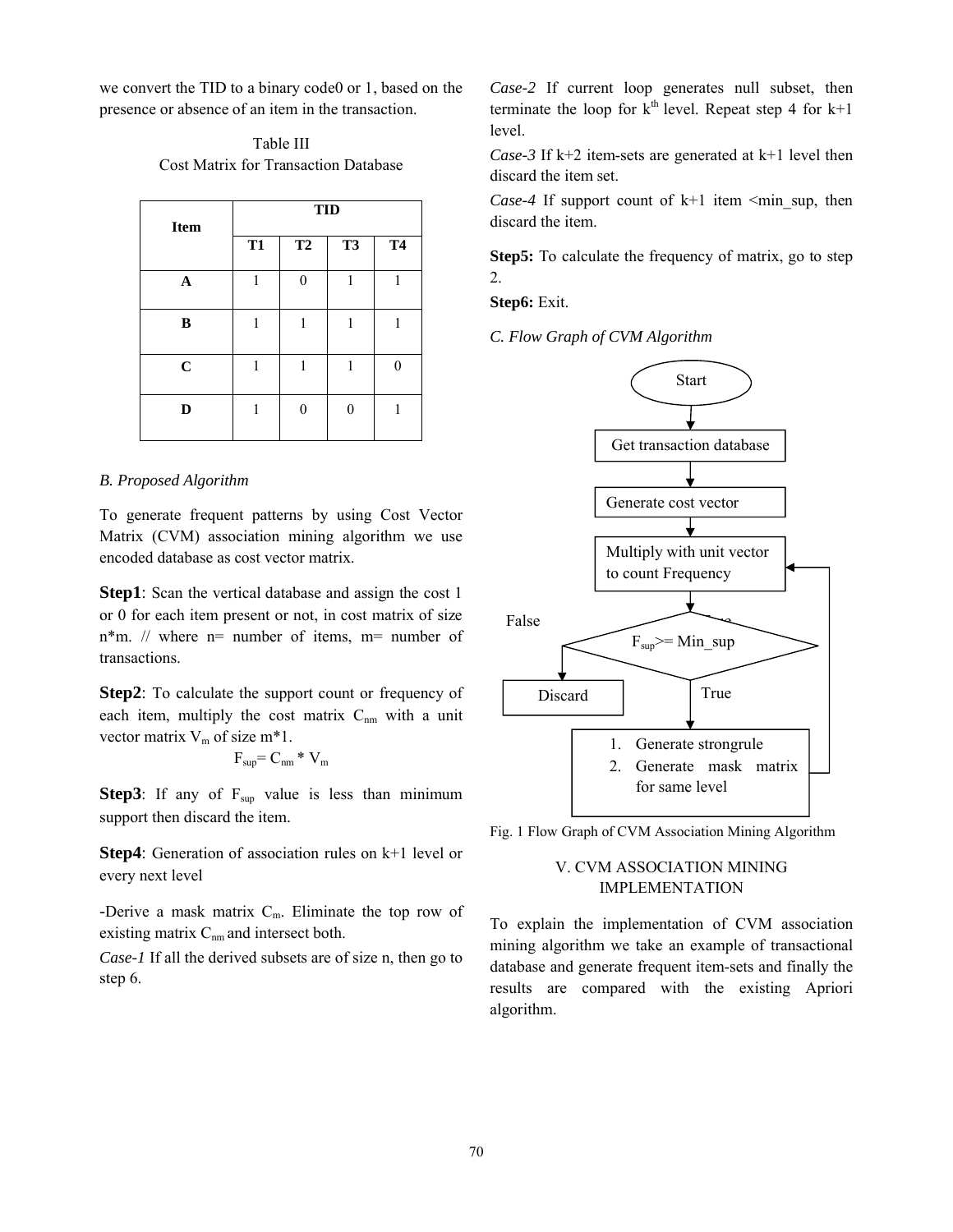Let us consider a small transactional table with 7 transactions and 4 items as given in Table IV below. For this database we hereby generate cost matrix and their graph charts which represent the frequency of item-sets. Minimum support threshold is equal to 3.

Table IV Transactional Database

| <b>Item</b> | TID               |
|-------------|-------------------|
| A           | T1,T2,T4,T6,T7    |
| B           | T1,T2,T4,T5,T7    |
| C           | T1,T2,T3,T4,T5    |
| D           | T1,T2,T3,T5,T6,T7 |

Fig. 2 shows the cost vector matrix for transactional database. Each item is represented as a cost vector in this matrix.

| T <sub>1</sub> T <sub>2</sub> T <sub>3</sub> T <sub>4</sub> T <sub>5</sub> T <sub>6</sub> T <sub>7</sub> |  |  |  |  |  |                                                                                                                                                                                  |  |
|----------------------------------------------------------------------------------------------------------|--|--|--|--|--|----------------------------------------------------------------------------------------------------------------------------------------------------------------------------------|--|
|                                                                                                          |  |  |  |  |  | $\begin{array}{c cccccc} A & 1 & 1 & 0 & 1 & 0 & 1 & 1 \\ \hline B & 1 & 1 & 0 & 1 & 1 & 0 & 1 \\ C & 1 & 1 & 1 & 1 & 1 & 0 & 0 \\ D & 1 & 1 & 1 & 0 & 1 & 1 & 1 \\ \end{array}$ |  |
|                                                                                                          |  |  |  |  |  |                                                                                                                                                                                  |  |
|                                                                                                          |  |  |  |  |  |                                                                                                                                                                                  |  |
|                                                                                                          |  |  |  |  |  |                                                                                                                                                                                  |  |
|                                                                                                          |  |  |  |  |  |                                                                                                                                                                                  |  |

Fig. 2 Cost Vector Matrix for Table IV

The following graphs show the frequent patterns for different passes or different pattern lengths. Fig. 3 shows frequent patterns of length 2 and Fig. 4 shows frequent patterns of length 3.



Fig. 3 Cost Vector Matrix for Pattern length-2



Fig. 4 Cost Vector Matrix for Pattern length-3

# VI. EXPERIMENTAL RESULTS

Through this experiment, comparison of both Apriori and CVM algorithms based on number of database scans and memory locations required to store item-sets has been carried out.

Here, we consider four transactional databases with different number of items and transactions. The results are represented in Table V based on number of database scan and Table VI represents the results based on number of memory locations required.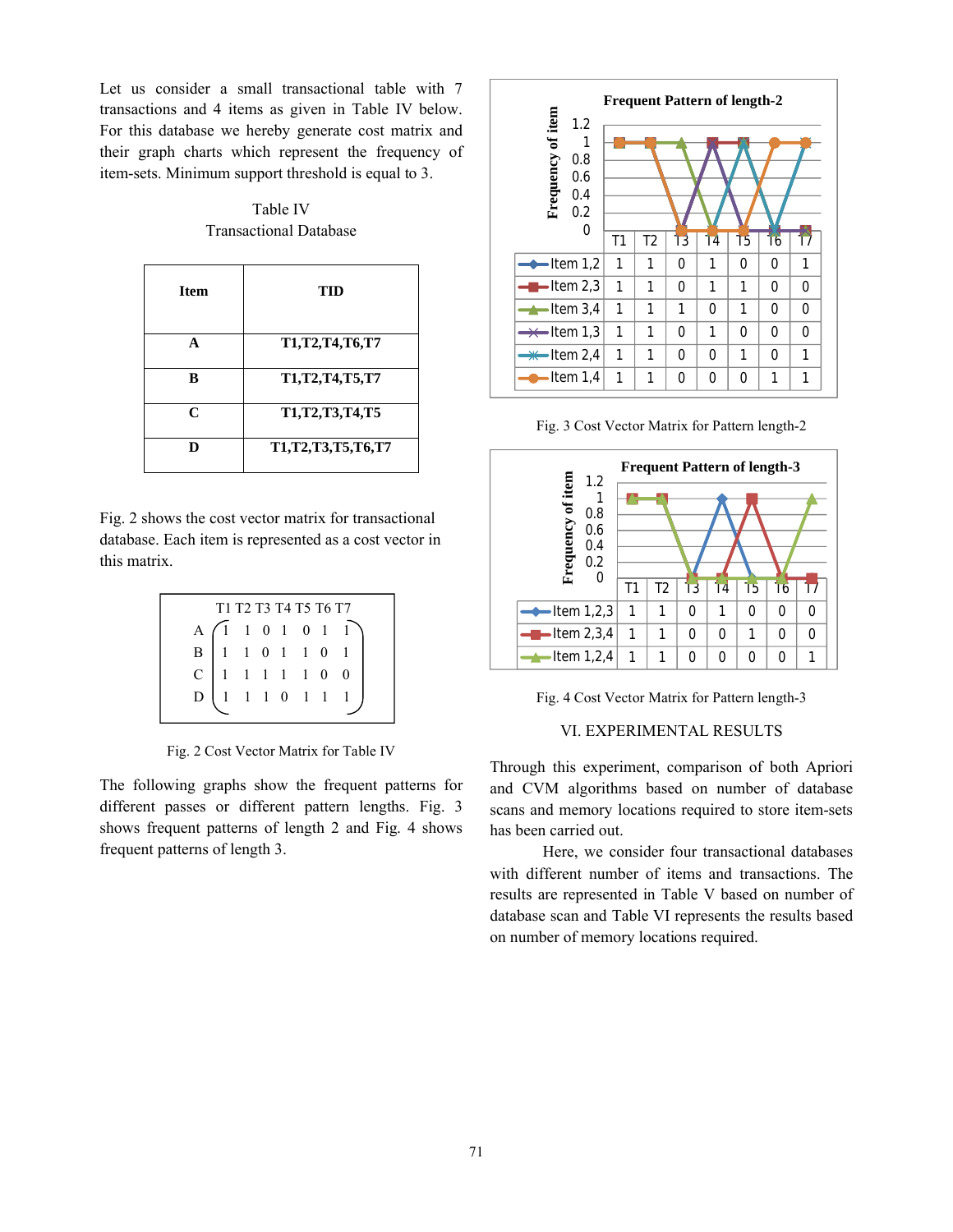| S.  | No. of<br>No. of |                     | <b>No. of Database</b><br>Scan |            |  |
|-----|------------------|---------------------|--------------------------------|------------|--|
| No. | <b>Items</b>     | <b>Transactions</b> | Apriori                        | <b>CVM</b> |  |
| 1.  |                  |                     | 98                             | 64         |  |
| 2.  |                  |                     | 22                             | 18         |  |
| 3.  |                  |                     | 76                             | 66         |  |
| 4.  |                  |                     | 50                             | 41         |  |

Table V Experimental Results for Database Scan

Graph in Fig. 5 represents the comparison between Apriori algorithm and CVM association mining algorithm based on number of database scans for given data in Table V. X-axis of graph represents the value for no. of items, transaction pairs and Y-axis represents no. of database scans.



Fig. 5 Comparison between Apriori and CVM algorithms based on no. of database scans required

Graph in Fig. 6 represents the comparison between Apriori algorithm and CVM association mining algorithm based on number of memory location required for given data in Table VI. X-axis of graph represents the value for no. of items, transaction pairs and Y-axis represents no. of memory locations.

Table VI Experimental Results for Memory Locations

| S.  | No. of       | No. of              | <b>No. of Memory</b><br><b>Location Required</b> |            |
|-----|--------------|---------------------|--------------------------------------------------|------------|
| No. | <b>Items</b> | <b>Transactions</b> | Apriori                                          | <b>CVM</b> |
|     |              |                     | 74                                               | 25         |
| 2.  |              |                     | 26                                               |            |
| 3.  |              |                     | 64                                               | 28         |
|     |              |                     | 45                                               | 19         |



Fig. 6 Comparison between Apriori and CVM algorithms based on number of memory location required

# VII. CONCLUSION

CVM association mining is a better approach as compared to the existing Apriori algorithm in terms of database scan, time and space complexity. In this approach there is no need to scan the database for support count. Analysis purely depends on the number of items and the number of transactions.

### VIII. REFERENCES

- [1] K. Lavanya, A. Kamala Priya, P. Suresh Babu, "An Overview of Association Rule Mining", *International Journal of Electronics Communication and Computer Engineering,* Volume 3, Issue 4, ISSN (Online) 2249 – 071X, ISSN (Print): 2278 – 4209, 2012.
- [2] Bharat Gupta, "A Better Approach to Mine Frequent Itemsets using Apriori and FP-Tree Approach",M.E. thesis in CSE Department, Thapar University, Patiala, 2011.